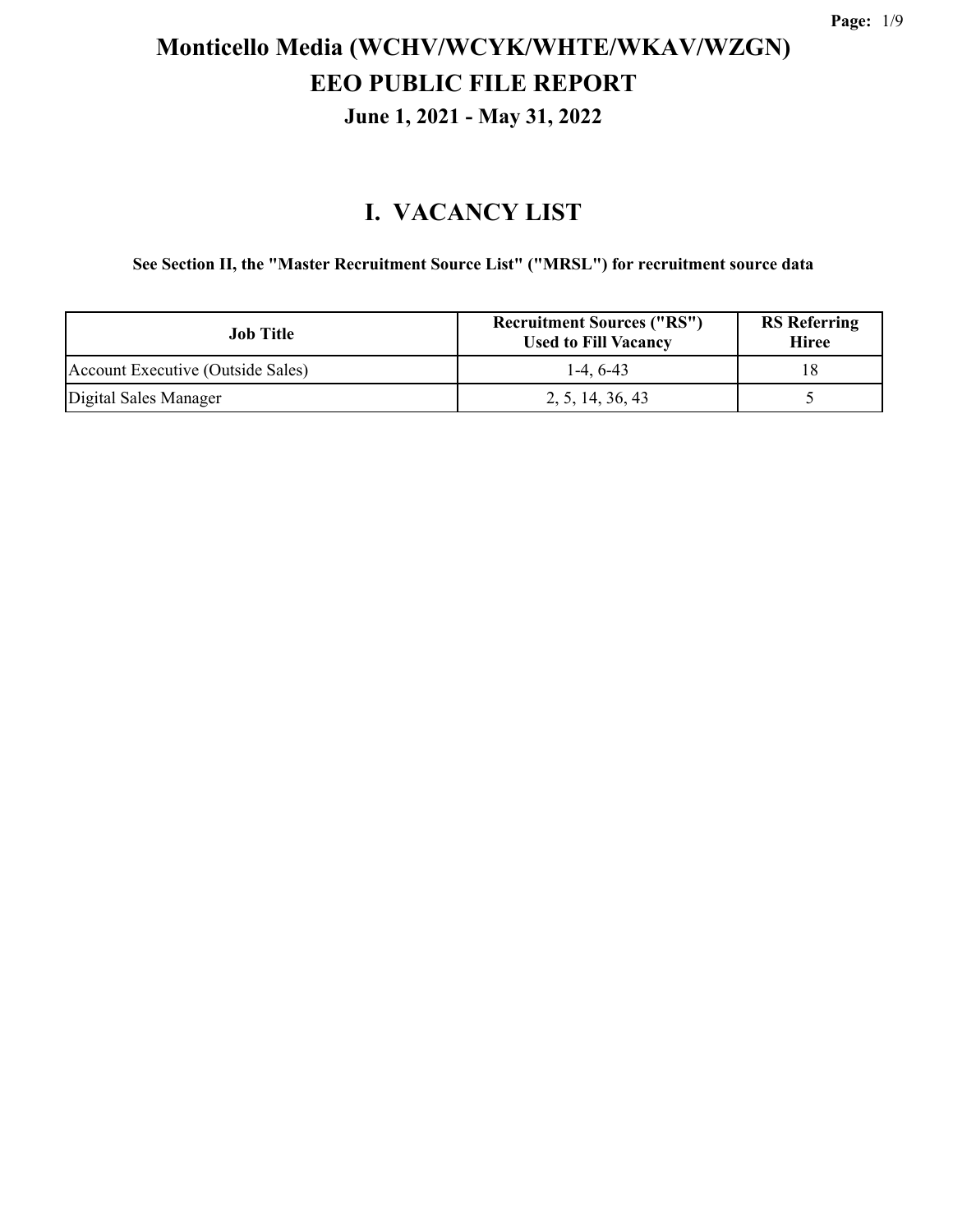| <b>RS</b><br><b>Number</b> | <b>RS</b> Information                                                                                                                                                                                  |           | <b>No. of Interviewees</b><br><b>Referred by RS</b><br>Over<br><b>Reporting Period</b> |  |
|----------------------------|--------------------------------------------------------------------------------------------------------------------------------------------------------------------------------------------------------|-----------|----------------------------------------------------------------------------------------|--|
| 1                          | Albemarle County Public Schools<br>401 McIntire Road<br>Charlottesville, Virginia 22901<br>Phone: 434-293-0288<br>Email: HAIRSTON@k12albemarle.org<br>Bernard Hairston                                 | N         | $\mathbf{0}$                                                                           |  |
| $\overline{2}$             | AllAccess.com<br>28955 Pacific Coast Highway Suite 210-5<br>Malibu, California 90265<br>Phone: 310-457-6616<br>Url: www.allaccess.com<br>Joel Denver<br><b>Manual Posting</b>                          |           | $\mathbf{0}$                                                                           |  |
| 3                          | American University<br>4400 Mass Avenue, NW<br>Washington, District of Columbia 20016-8017<br>Phone: 202-885-1828<br>Justin Harris<br><b>Manual Posting</b>                                            | N         | $\mathbf{0}$                                                                           |  |
| 4                          | Appalachian State University<br>287 Rivers Street<br>Boone, North Carolina 28607<br>Phone: 828-262-2180<br>Url: https://careers.appstate.edu/<br>Susan McCracken<br><b>Manual Posting</b>              | N         | $\boldsymbol{0}$                                                                       |  |
| 5                          | Career Fair                                                                                                                                                                                            | ${\bf N}$ | 1                                                                                      |  |
| 6                          | Carolina School of Broadcasting<br>3435 Performance Rd<br>Charlotte, North Carolina 28214<br>Phone: 704-395-9272<br>Email: alyson.young@csbradiotv.edu<br>Fax: 1-704-395-9698<br>Alyson Young          | ${\bf N}$ | $\boldsymbol{0}$                                                                       |  |
| $\tau$                     | Charlottesville Job Fair<br>Economic Dev. Office 610 East Market St.<br>Charlottesville, Virginia 22901<br>Phone: 434-970-3117<br>Email: leeh@charlottesville.org<br>Fax: 1-434-970-3299<br>Hollie Lee | ${\bf N}$ | $\boldsymbol{0}$                                                                       |  |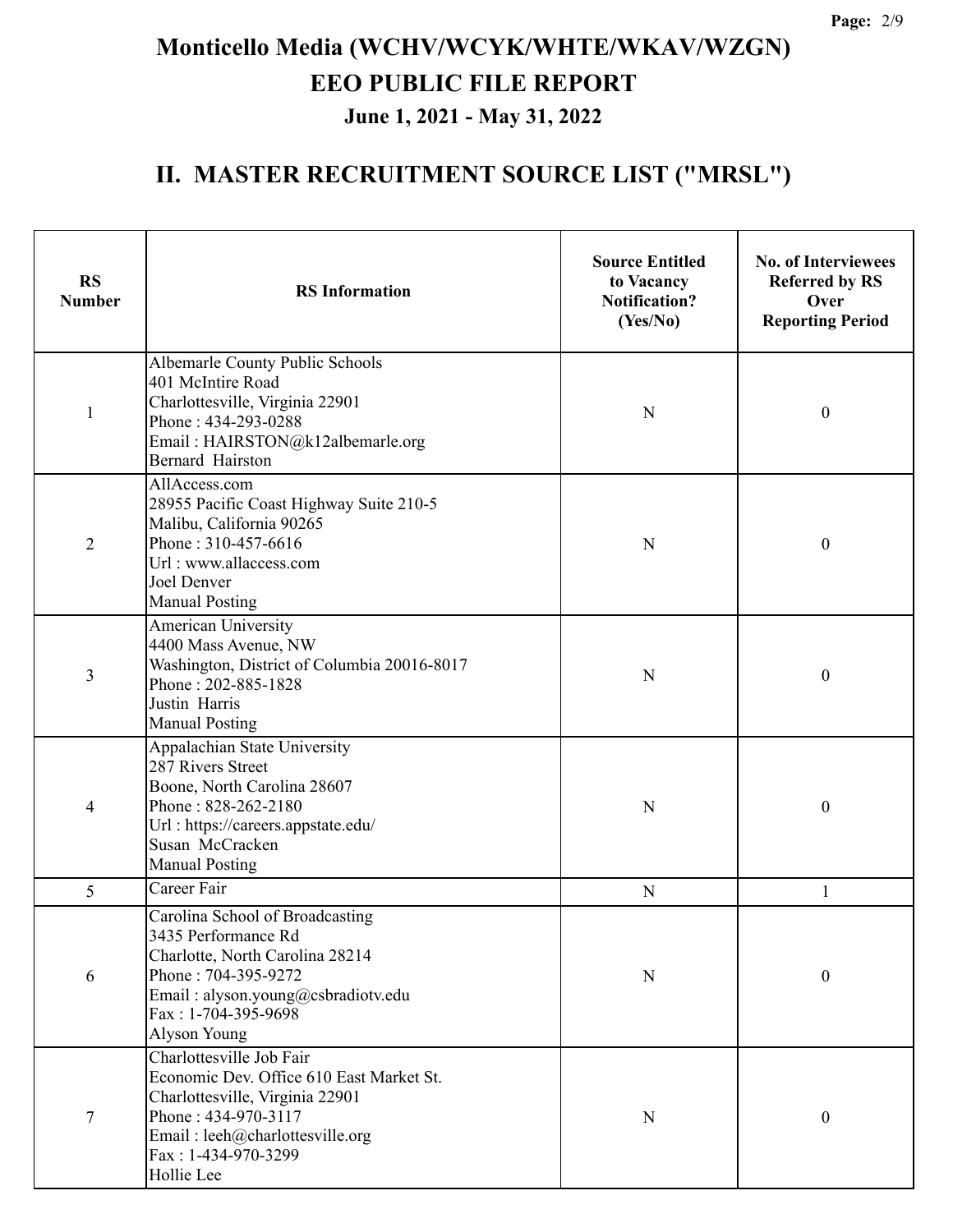| <b>RS</b><br><b>Number</b>                                                                                                                                                                               | <b>RS</b> Information                                                                                                                                                                                                  |             | <b>No. of Interviewees</b><br><b>Referred by RS</b><br>Over<br><b>Reporting Period</b> |
|----------------------------------------------------------------------------------------------------------------------------------------------------------------------------------------------------------|------------------------------------------------------------------------------------------------------------------------------------------------------------------------------------------------------------------------|-------------|----------------------------------------------------------------------------------------|
| 8                                                                                                                                                                                                        | <b>Christopher Newport University</b><br>1 Avenue of the Arts,<br>Newport News, Virginia 23606<br>Phone: 757-594-8887<br>Url: https://www.cnu.edu/ccp<br>Christina Sincere<br><b>Manual Posting</b>                    |             | $\boldsymbol{0}$                                                                       |
| 9                                                                                                                                                                                                        | <b>ECPI College of Technology</b><br>5555 Greenwich Road<br>Virginia Beach, Virginia 23462<br>Email: careerservices@ecpi.edu<br>Mary Taylor                                                                            | N           | $\boldsymbol{0}$                                                                       |
| 10                                                                                                                                                                                                       | Hampton Roads Employment Weekly<br>5457-A Greenwich Road<br>Virginia Beach, Virginia 23462<br>Phone: 757-446-2795<br>Email: awright@pilotonline.com<br>Anna Wright                                                     | N           | $\boldsymbol{0}$                                                                       |
| Hampton University<br>2 Frissel Ave<br>Hampton, Virginia 23668<br>Phone: 757-727-5331<br>11<br>Url: www.hamptonu.edu<br>Email: bessie.willis@hamptonu.edu<br>Fax: 1-757-727-5935<br><b>Bessie Willis</b> |                                                                                                                                                                                                                        | N           | $\boldsymbol{0}$                                                                       |
| 12                                                                                                                                                                                                       | Hispanic Link News Service, Inc.<br>1420 N. St., NW<br>Washington, District of Columbia 20005<br>Phone: 202-234-0280<br>Email: hectorericksen@me.com<br>Fax: 1-202-234-4090<br>EEO Officer                             | $\mathbf N$ | $\boldsymbol{0}$                                                                       |
| 13                                                                                                                                                                                                       | Howard University Office of Career Services<br>525 Bryant Street, NW, Suite C-220<br>Washington, District of Columbia 20059<br>Phone: 202-806-5806<br>Url: www.howard.edu<br>Email: cdudley@howard.edu<br>Carol Dudley | $\mathbf N$ | $\boldsymbol{0}$                                                                       |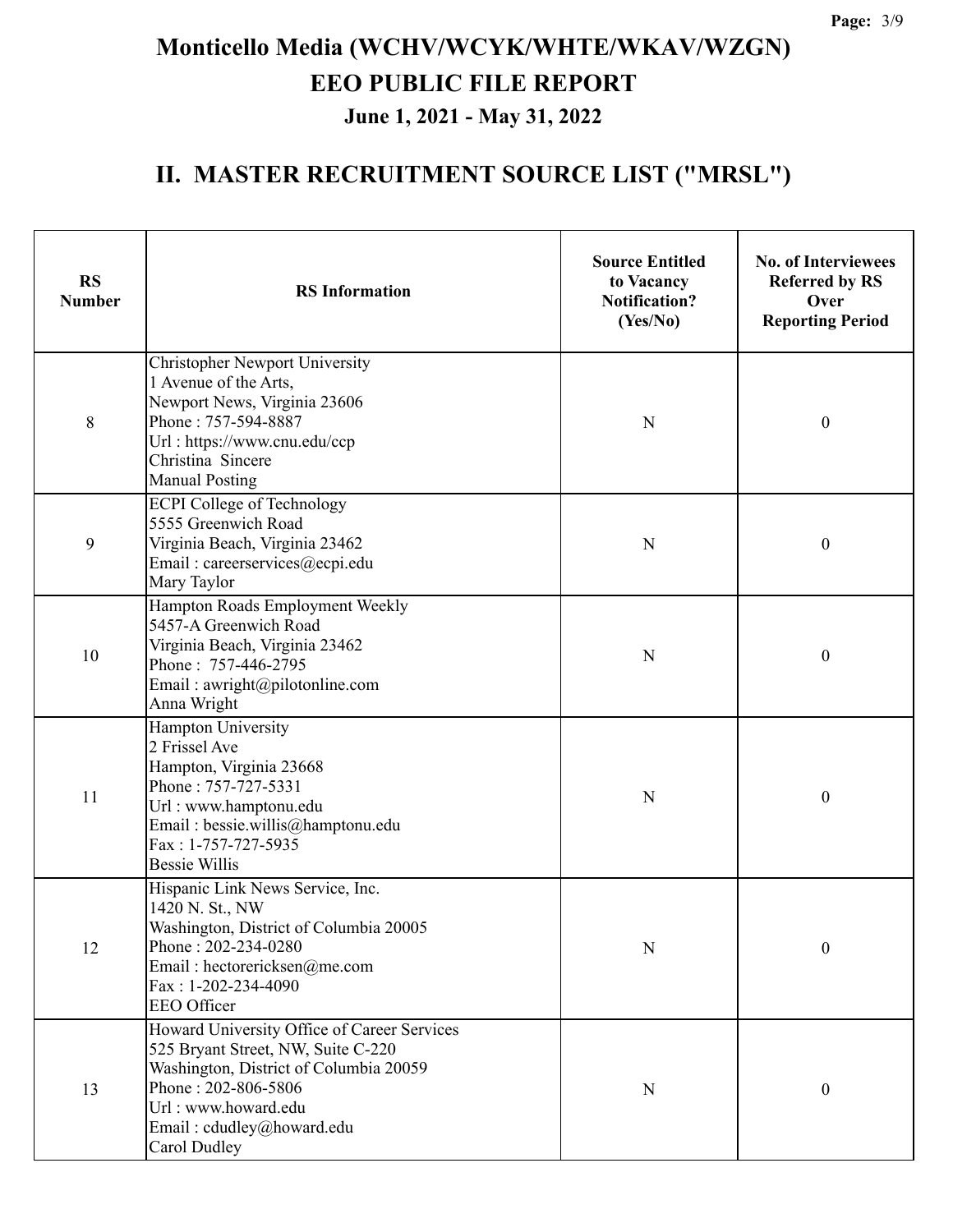| <b>RS</b><br><b>Number</b> | <b>RS</b> Information                                                                                                                                                                                                            |             | <b>No. of Interviewees</b><br><b>Referred by RS</b><br>Over<br><b>Reporting Period</b> |
|----------------------------|----------------------------------------------------------------------------------------------------------------------------------------------------------------------------------------------------------------------------------|-------------|----------------------------------------------------------------------------------------|
| 14                         | Indeed.com<br>6433 Champion Grandview Way<br>Austin, Texas 78750<br>Phone: 434-817-7606<br>Url: www.indeed.com<br>Ralph Salierno<br><b>Manual Posting</b>                                                                        | $\mathbf N$ | $\boldsymbol{0}$                                                                       |
| 15                         | Indeed.com                                                                                                                                                                                                                       | ${\bf N}$   | $\mathbf{1}$                                                                           |
| 16                         | James Madison University<br>800 S. Main St.<br>Harrisonburg, Virginia 22807<br>Phone: 540-568-6555<br>Url: http://www.jmu.edu<br>Chandra Lane<br><b>Manual Posting</b>                                                           | N           | $\boldsymbol{0}$                                                                       |
| 17                         | Longwood University<br>201 High St. Lancaster Hall G08<br>Farmville, Virginia 23909<br>Phone: 434 395-2063<br>Url: http://www.longwood.edu/career<br>Megan Miller<br><b>Manual Posting</b>                                       | N           | $\boldsymbol{0}$                                                                       |
| 18                         | Monticello Media On Air<br>481 Hillsdale Dr., Suite 300<br>Charlottesville, Virginia 22901<br>Phone: 434-817-7606<br>Url: www.monticellomedia.com<br>Ralph Salierno<br><b>Manual Posting</b>                                     | N           | 1                                                                                      |
| 19                         | Monticello Media Website<br>481 Hillsdale Dr., Suite 300<br>Charlottesville, Virginia 22901<br>Phone: 434-817-7606<br>Url: www.monticellomedia.com<br>Ralph Salierno<br><b>Manual Posting</b>                                    | ${\bf N}$   | $\boldsymbol{0}$                                                                       |
| 20                         | N.C. State Career Development Center<br>2100 Pullen Hall 201 Dan Allen Drive<br>Raleigh, North Carolina 27695-7314<br>Phone: 919-515-2396<br>Email: career-development@ncsu.edu<br>Fax: 1-919-515-8078<br><b>Career Services</b> | N           | $\boldsymbol{0}$                                                                       |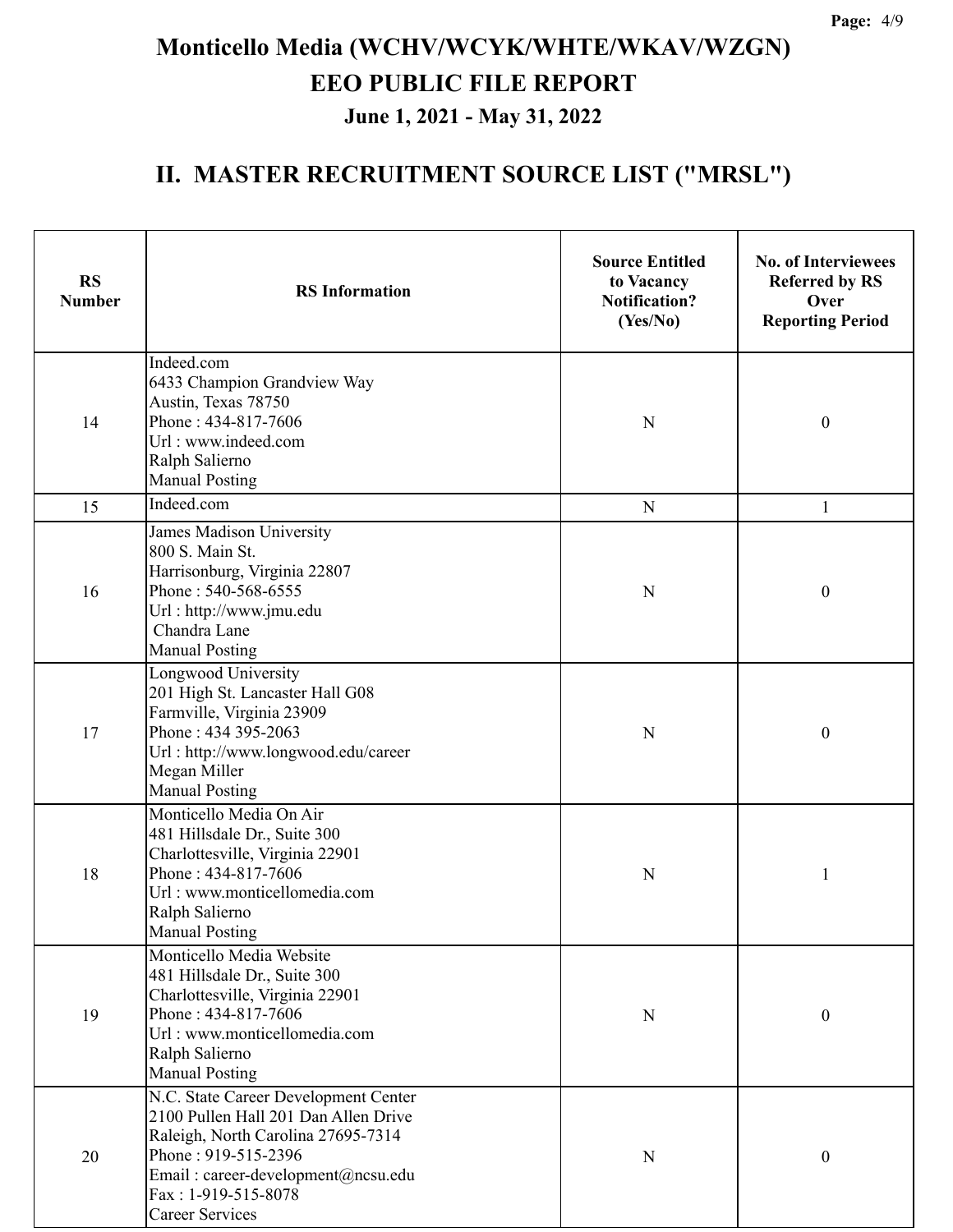| <b>RS</b><br><b>Number</b> | <b>RS</b> Information                                                                                                                                                                                                   | <b>Source Entitled</b><br>to Vacancy<br><b>Notification?</b><br>(Yes/No) | <b>No. of Interviewees</b><br><b>Referred by RS</b><br>Over<br><b>Reporting Period</b> |
|----------------------------|-------------------------------------------------------------------------------------------------------------------------------------------------------------------------------------------------------------------------|--------------------------------------------------------------------------|----------------------------------------------------------------------------------------|
| 21                         | <b>NAACP</b><br>8 West 26th Street Careers<br>Baltimore, Maryland 21218<br>Phone: 410-366-3300<br>Email: mba@mbaweb.org<br>Fax: 1-410-366-3304<br>G.I. Johnson                                                          | N                                                                        | $\boldsymbol{0}$                                                                       |
| 22                         | National Association of Black Journalists<br>1100 Knight Hall Suite 3101<br>College Park, Maryland 20742<br>Phone: 646-792-3846<br>Email: eric@nabjcareers.org<br>Fax: 1-301-314-1714<br>Eric Wee                       | N                                                                        | $\boldsymbol{0}$                                                                       |
| 23                         | National Society of Black Engineers<br>205 Daingerfield Rd<br>Alexandria, Virginia 22314<br>Phone: 703-549-2207<br>Url: www.nsbe.org<br>Email: mducksworth@nsbe.org<br>Fax: 1-703-683-5312<br>Director of Placement n/a | ${\bf N}$                                                                | $\boldsymbol{0}$                                                                       |
| 24                         | Norfolk State University<br>700 Park Ave SSC Room 318<br>Norfolk, Virginia 23504<br>Phone: 757-823-8462<br>Url: http://www.nsu.edu<br>Yogeswari Saddanathan<br><b>Manual Posting</b>                                    | N                                                                        | $\boldsymbol{0}$                                                                       |
| 25                         | North Carolina A&T State University<br>1601 East Market St.<br>Greensboro, North Carolina 27401<br>Phone: 336-334-7755<br>Url: https://www.ncat.edu/careerservices<br>Cynthia Downing<br><b>Manual Posting</b>          | N                                                                        | $\boldsymbol{0}$                                                                       |
| 26                         | Piedmont Virginia Community College<br>Career Services Manager 501 College Dr.<br>Charlottesville, Virginia 22902<br>Phone: 434.961.5231<br>Email: aluck@pvcc.edu<br>Andre Luck                                         | N                                                                        | 0                                                                                      |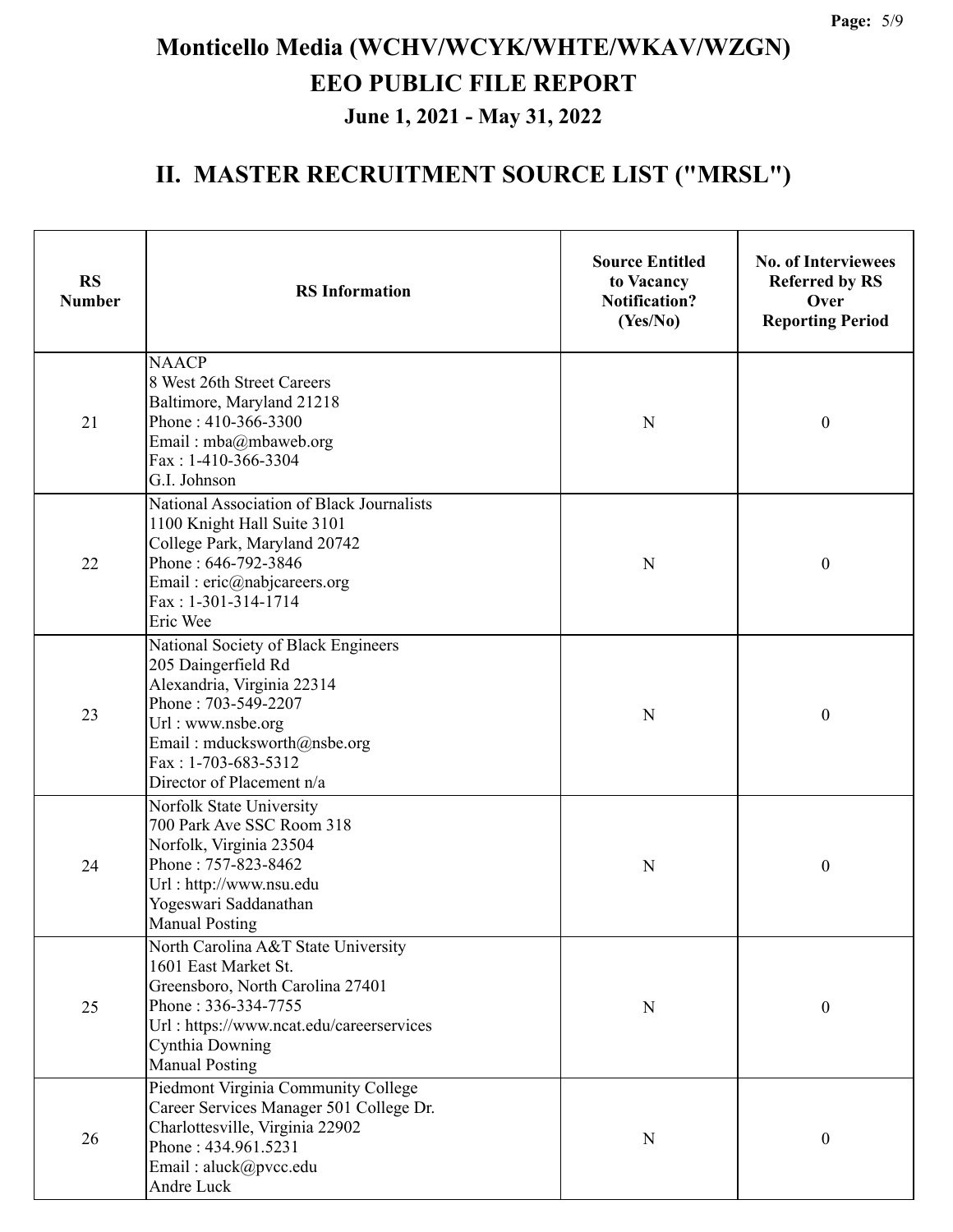| <b>RS</b><br><b>Number</b> | <b>RS</b> Information                                                                                                                                                                                               |   | <b>No. of Interviewees</b><br><b>Referred by RS</b><br>Over<br><b>Reporting Period</b> |  |
|----------------------------|---------------------------------------------------------------------------------------------------------------------------------------------------------------------------------------------------------------------|---|----------------------------------------------------------------------------------------|--|
| 27                         | Radford University<br><b>East Main Street</b><br>Radford, Virginia 24142<br>Phone: 540 831 5373<br>Url: https://www.radford.edu/<br>Angela Joyner<br><b>Manual Posting</b>                                          |   | $\boldsymbol{0}$                                                                       |  |
| 28                         | Radio On-Line<br>3500 Tripp Avenue<br>Amarillo, Texas 79121-1637<br>Phone: 806-352-7503<br>Url: http://www.radioonline.com<br>Email: ronchase@radioonline.com<br>Fax: 1-806-352-3677<br>Ron Chase                   | N | $\boldsymbol{0}$                                                                       |  |
| 29                         | UNC Chapel Hill<br>Hanes Hall 204 E Cameron Ave<br>Chapel Hill, North Carolina 27599-3365<br>Phone: 919-962-6507<br>Url : http://careers.unc.edu<br>Julie Pendergraph<br><b>Manual Posting</b>                      | N | $\boldsymbol{0}$                                                                       |  |
| 30                         | <b>UNC Wilmington</b><br>601 South College Road<br>Wilmington, North Carolina 28403<br>Phone: 910-962-3174<br>Url: https://uncw.edu/career<br>Nadirah Pippen<br><b>Manual Posting</b>                               | N | $\boldsymbol{0}$                                                                       |  |
| 31                         | University of MD<br>3107 Knight Hall<br>College Park, Maryland 20740<br>Phone: 301-405-7247<br>Email: aflynn1@umd.edu<br>Adrianne Flynn                                                                             | N | $\boldsymbol{0}$                                                                       |  |
| 32                         | University of Virginia<br>1815 Stadium Road Bryant Hall at Scott Stadium<br>Charlottesville, Virginia 22903<br>Phone: 434-924-8900<br>Url : https://career.virginia.edu<br>Courtney Harris<br><b>Manual Posting</b> | N | $\boldsymbol{0}$                                                                       |  |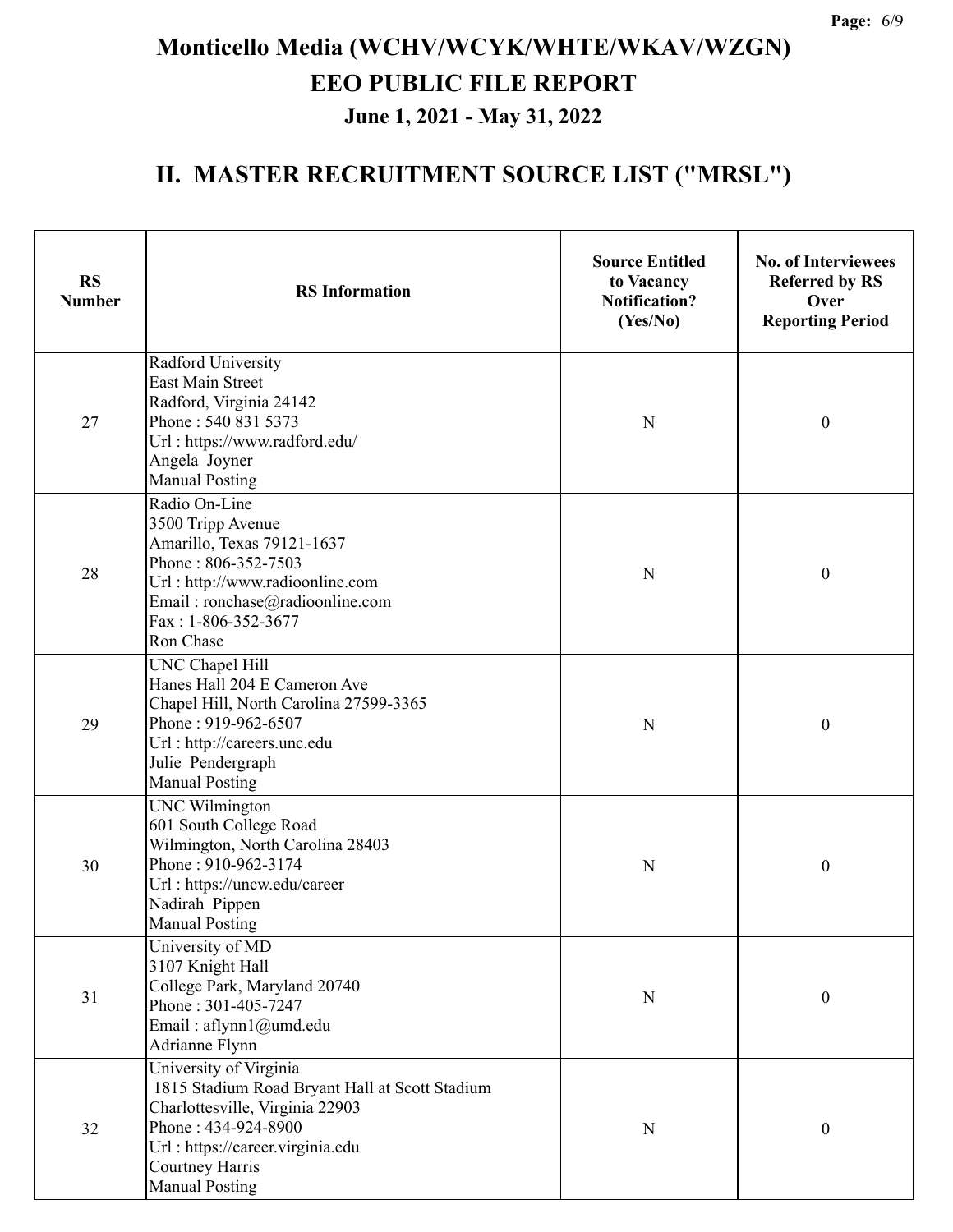| <b>RS</b><br><b>Number</b> | <b>RS</b> Information                                                                                                                                                                                                                                    |             | <b>No. of Interviewees</b><br><b>Referred by RS</b><br>Over<br><b>Reporting Period</b> |
|----------------------------|----------------------------------------------------------------------------------------------------------------------------------------------------------------------------------------------------------------------------------------------------------|-------------|----------------------------------------------------------------------------------------|
| 33                         | Virginia Association of Broadcasters<br>250 West Main St. Suite 100<br>Charlottesville, Virginia 22902<br>Phone: 434-326-9815<br>Url: www.vabonline.com<br>Email: christina.sandridge@easterassociates.com<br>Fax: 1-434-979-2439<br>Christina Sandridge | N           | $\boldsymbol{0}$                                                                       |
| 34                         | Virginia Commonwealth University<br>General Purpose Academic Bldg 901 W Main St.<br>Richmond, Virginia 23284<br>Email: careers@vcu.edu<br>Paula Otto                                                                                                     |             | $\boldsymbol{0}$                                                                       |
| 35                         | Virginia Commonwealth University<br>907 Floyd Avenue, Room 143 901 W Main St.<br>Richmond, Virginia 23284<br>Phone: (804) 828-1645<br>Url: https://www.vcu.edu<br>Monique Sample<br><b>Manual Posting</b>                                                | N           | $\boldsymbol{0}$                                                                       |
| 36                         | Virginia Employment Commission<br>2211 Hydraulic Road<br>Charlottesville, Virginia 22901<br>Phone: 434-282-2954<br>Donald Shotwell<br><b>Manual Posting</b>                                                                                              | Y           | $\boldsymbol{0}$                                                                       |
| 37                         | Virginia Military Institute<br>319 Letcher Ave<br>Lexington, Virginia 24450<br>Phone: 540-464-7560<br>Url: https://www.vmi.edu<br>Sara Blake<br><b>Manual Posting</b>                                                                                    | $\mathbf N$ | $\boldsymbol{0}$                                                                       |
| 38                         | Virginia State University<br>1 Hayden Drive<br>Petersburg, Virginia 23803<br>Phone: 804-524-5407<br>Url: www.vsu.edu<br>Darrell Easter<br><b>Manual Posting</b>                                                                                          | $\mathbf N$ | $\boldsymbol{0}$                                                                       |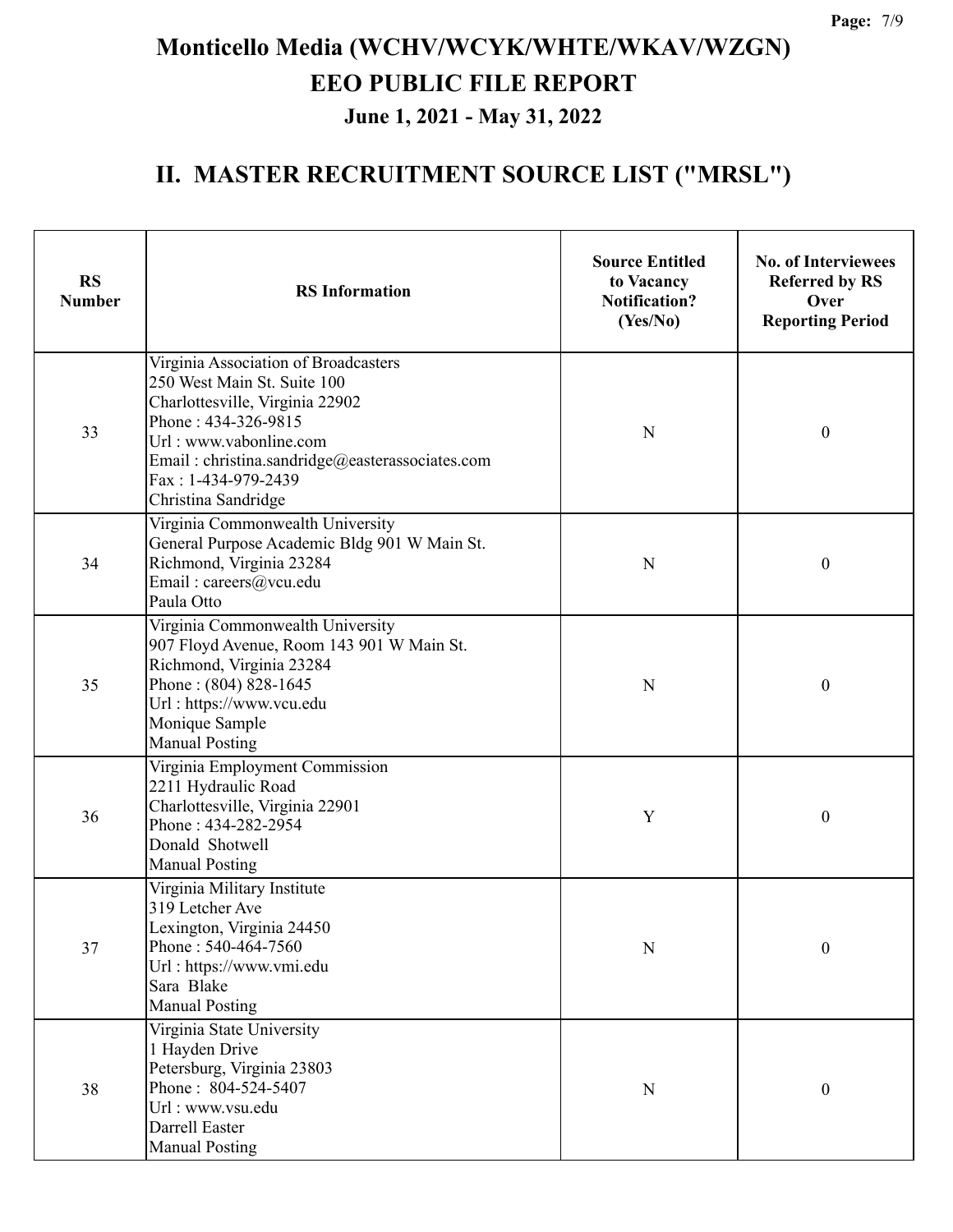| Virginia Tech<br>112 Burruss Hall 800 Drillfield Drive<br>Blacksburg, Virginia 24061<br>Phone: 540-231-8079<br>39<br>$\boldsymbol{0}$<br>N<br>Url: https://career.vt.edu/<br>Jim Henderson<br><b>Manual Posting</b><br>Virginia Workforce Development<br>200 Bob Morrison Blvd<br>Bristol, Virginia 24202<br>Phone: 276-642-7350<br>$\boldsymbol{0}$<br>40<br>${\bf N}$<br>Url: www.vec.virginia.gov<br>Email: bristol@vec.virginia.gov<br>Gerald Smith<br>Washington & Lee University<br>Dept of Journalism & Mass Communication 204 W.<br>Washington St<br>Lexington, Virginia 24450-0303<br>41<br>N<br>$\boldsymbol{0}$<br>Phone: 540-458-8865<br>Email: artwickc@wlu.edu<br>Claudette Artwick<br>West Virginia University<br>133 Mountainlair Building<br>Morgantown, West Virginia 26506-6008<br>Phone: 304-293-2221<br>42<br>$\boldsymbol{0}$<br>N<br>Url: https://careerservices.wvu.edu/<br>Rachael Conrad<br><b>Manual Posting</b><br>www.mediagignow.com<br>300 South Riverside Plaza Suite 800<br>Chicago, Illinois 60606<br>Phone: 336-553-0620<br>43<br>$\boldsymbol{0}$<br>N<br>Url: http://www.mediagignow.com<br>Email: customerservice@mediagignow.com | <b>RS</b><br><b>RS</b> Information<br><b>Number</b> |                 | <b>Source Entitled</b><br>to Vacancy<br><b>Notification?</b><br>(Yes/No) | <b>No. of Interviewees</b><br><b>Referred by RS</b><br>Over<br><b>Reporting Period</b> |
|-------------------------------------------------------------------------------------------------------------------------------------------------------------------------------------------------------------------------------------------------------------------------------------------------------------------------------------------------------------------------------------------------------------------------------------------------------------------------------------------------------------------------------------------------------------------------------------------------------------------------------------------------------------------------------------------------------------------------------------------------------------------------------------------------------------------------------------------------------------------------------------------------------------------------------------------------------------------------------------------------------------------------------------------------------------------------------------------------------------------------------------------------------------------------|-----------------------------------------------------|-----------------|--------------------------------------------------------------------------|----------------------------------------------------------------------------------------|
|                                                                                                                                                                                                                                                                                                                                                                                                                                                                                                                                                                                                                                                                                                                                                                                                                                                                                                                                                                                                                                                                                                                                                                         |                                                     |                 |                                                                          |                                                                                        |
|                                                                                                                                                                                                                                                                                                                                                                                                                                                                                                                                                                                                                                                                                                                                                                                                                                                                                                                                                                                                                                                                                                                                                                         |                                                     |                 |                                                                          |                                                                                        |
|                                                                                                                                                                                                                                                                                                                                                                                                                                                                                                                                                                                                                                                                                                                                                                                                                                                                                                                                                                                                                                                                                                                                                                         |                                                     |                 |                                                                          |                                                                                        |
|                                                                                                                                                                                                                                                                                                                                                                                                                                                                                                                                                                                                                                                                                                                                                                                                                                                                                                                                                                                                                                                                                                                                                                         |                                                     |                 |                                                                          |                                                                                        |
| 3<br><b>TOTAL INTERVIEWS OVER REPORTING PERIOD:</b>                                                                                                                                                                                                                                                                                                                                                                                                                                                                                                                                                                                                                                                                                                                                                                                                                                                                                                                                                                                                                                                                                                                     |                                                     | MediaGigNow.com |                                                                          |                                                                                        |